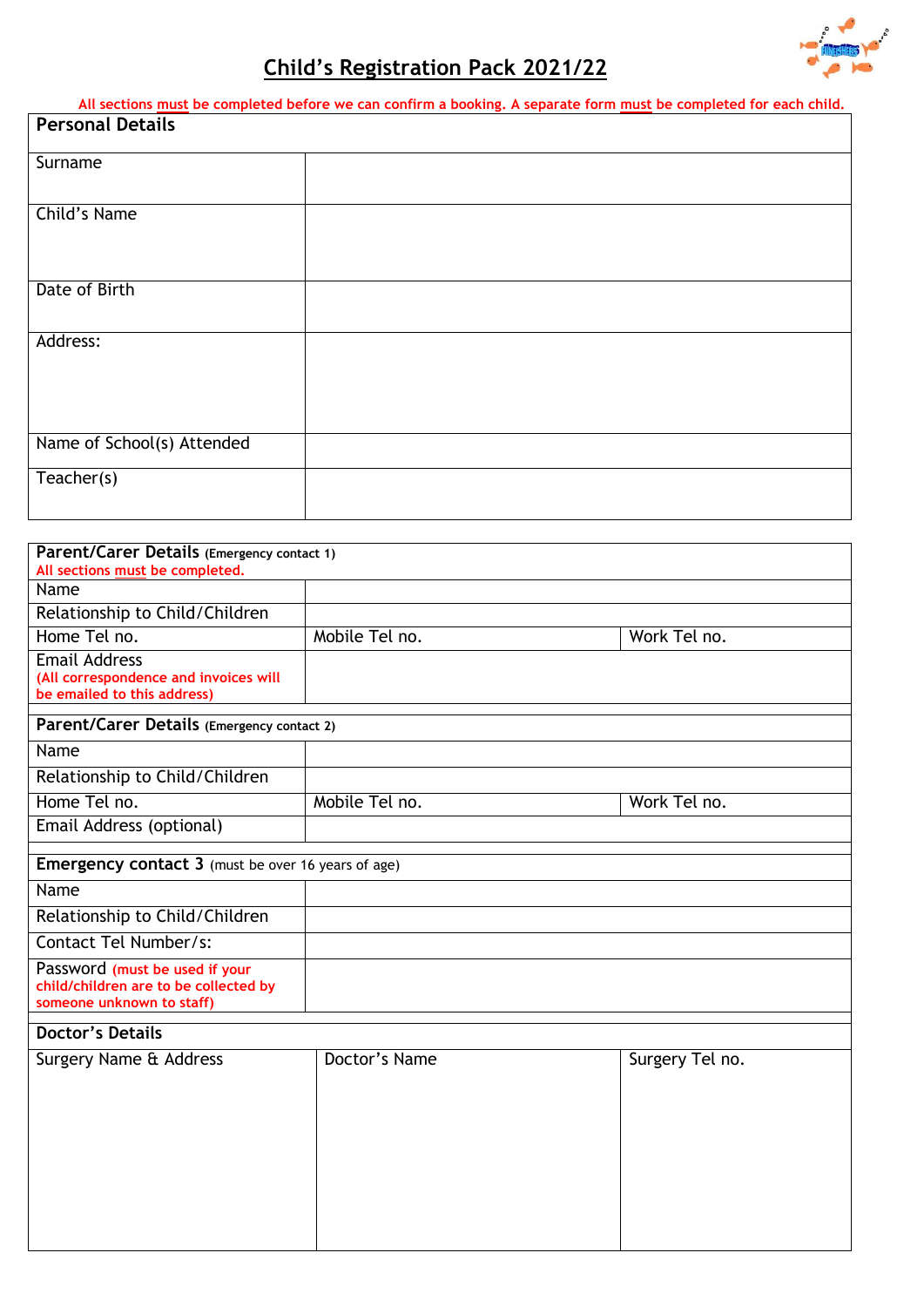#### **Permissions**

**All sections must be completed.** 

Do you give permission for your child to receive appropriate medical attention for minor injuries? Do you give permission for your child to receive appropriate medical attention in an emergency? **You will be contacted but a doctor may deem it necessary to proceed with treatment, including surgery, before your consent is obtained. By agreeing to this you waive your right of informed consent to such treatment. You also give your permission for your child/children to be transported by ambulance to a hospital.** Do you give permission for your child to wear a plaster if the occasion arises? Do you give permission for your child to be taken on local outings? E.g. Local park, the lake, the local library Do you give permission for your child to be taken on trips via public transport or privately hired transport? Do you give permission for our staff to apply sun-cream to your child if needed? **Please Note: sun-cream should be provided in a labelled bottle if possible.** Do you give permission for your child to be photographed for publicity purposes and club records? funfishers social media/Funfishers website Do you give permission for your child to be videoed for publicity purposes and social media? Do you give permission for your child to watch U rated films? Do you give permission for your child to watch PG rated films? Do you give permission for us to share information about your child with school? This includes observations/assessments through our tapestry systems. **In compliance with current legislation and requirements, we may we obliged to share information with other childcare professionals, e.g. social workers or other settings, in order to maintain a consistency of care and to ensure the health and wellbeing, of your child/children. Additional information you would like us to know about your child/children**

**(e.g. Likes/dislikes, worries or concerns. If your child has SEND, please see the next page)**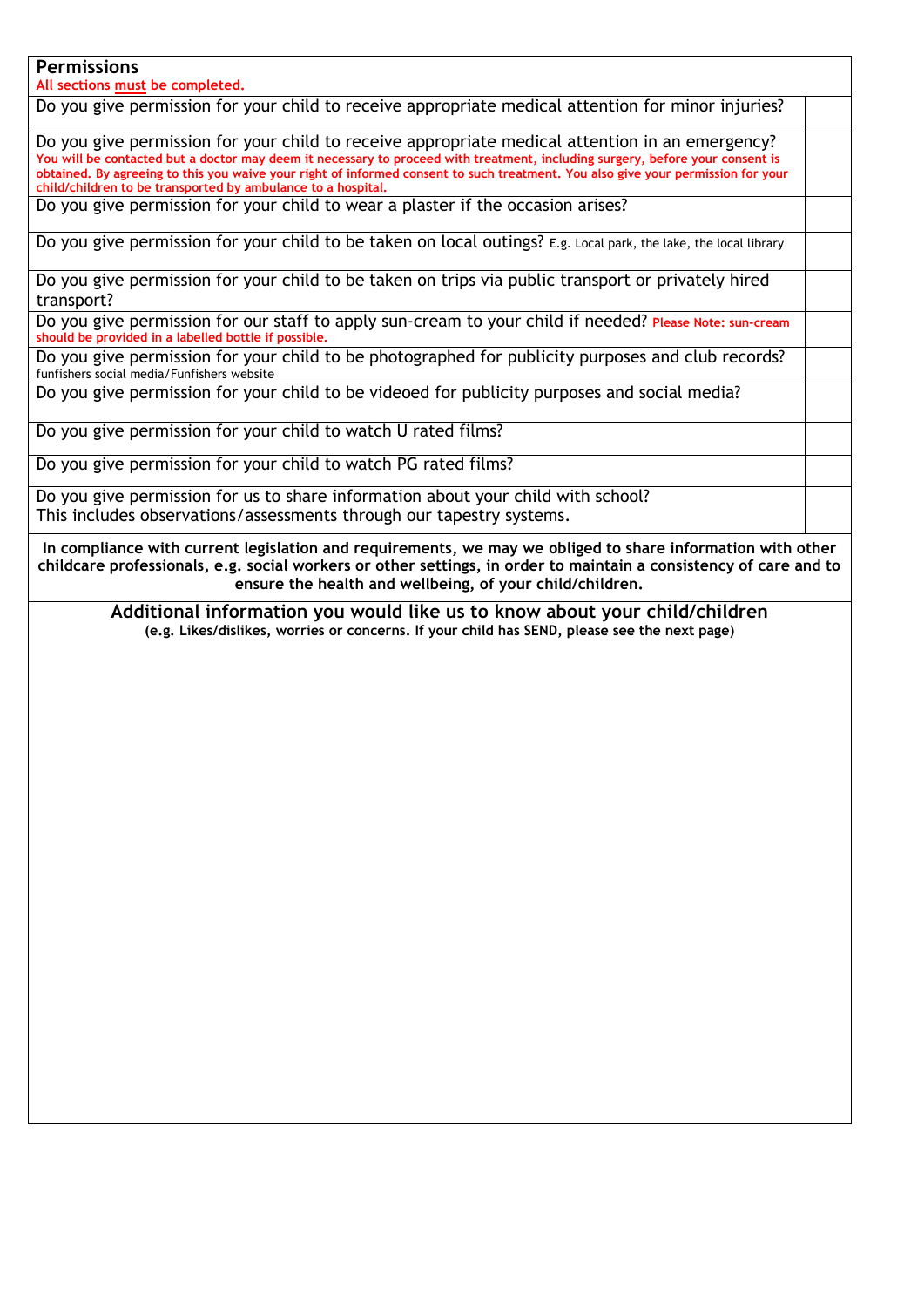| <b>General Health &amp; Wellbeing</b><br>All sections must be completed. |  |  |
|--------------------------------------------------------------------------|--|--|
| <b>Inoculations</b>                                                      |  |  |
| Hearing                                                                  |  |  |
| Sight                                                                    |  |  |
| <b>Toileting Needs</b>                                                   |  |  |
| Communication & Language<br>Support e.g. PECS, Makaton                   |  |  |
| Home Language                                                            |  |  |
| Preferred Language                                                       |  |  |
| Festivals you celebrate                                                  |  |  |

| <b>Additional Needs and Medical Information</b>                                                               |                       |                  |                                                                   | For          |
|---------------------------------------------------------------------------------------------------------------|-----------------------|------------------|-------------------------------------------------------------------|--------------|
| All sections must be completed. If any of the following apply, you will be asked to complete                  |                       |                  |                                                                   | completion   |
| by FF:<br>additional forms before your child attends the setting. You agree to share relevant updates with us |                       |                  |                                                                   |              |
| regarding this information for example, any changes to an EHCP.                                               |                       |                  |                                                                   |              |
| Known Allergies/                                                                                              |                       |                  |                                                                   | <b>Forms</b> |
| Diabetes/Asthma/Epilepsy                                                                                      |                       |                  |                                                                   | received:    |
|                                                                                                               |                       |                  |                                                                   |              |
|                                                                                                               |                       |                  |                                                                   |              |
|                                                                                                               |                       |                  |                                                                   | <b>Forms</b> |
| Medication                                                                                                    |                       |                  |                                                                   | received:    |
|                                                                                                               |                       |                  |                                                                   |              |
|                                                                                                               |                       |                  |                                                                   |              |
|                                                                                                               |                       |                  |                                                                   |              |
| Dietary needs                                                                                                 |                       |                  | Delete as necessary if your child cannot have any of these foods: | <b>Forms</b> |
| Vegan/Vegetarian/Pescata                                                                                      | Meat                  |                  |                                                                   | received:    |
| rian/Other                                                                                                    | Vegetables            |                  |                                                                   |              |
|                                                                                                               | Fruit                 |                  |                                                                   |              |
|                                                                                                               | Fish/Other            |                  |                                                                   |              |
|                                                                                                               |                       |                  |                                                                   |              |
|                                                                                                               |                       |                  |                                                                   |              |
| SEND (Special Educational                                                                                     |                       |                  |                                                                   |              |
| Needs and Disability)                                                                                         |                       |                  |                                                                   |              |
|                                                                                                               |                       |                  |                                                                   |              |
| <b>PLEASE NOTE: A child with</b>                                                                              |                       |                  |                                                                   |              |
| <b>SEND cannot attend our</b>                                                                                 |                       |                  |                                                                   |              |
| setting until we have                                                                                         |                       |                  |                                                                   |              |
| received a copy of an EHCP<br>(Education Health and Care                                                      |                       |                  |                                                                   |              |
| Plan) if applicable. Robust                                                                                   |                       |                  |                                                                   |              |
| risk assessments must also                                                                                    |                       |                  |                                                                   |              |
| be in place.                                                                                                  |                       |                  |                                                                   |              |
|                                                                                                               |                       |                  |                                                                   |              |
|                                                                                                               | For completion by FF: |                  |                                                                   |              |
|                                                                                                               | EHCP:                 | My Support Plan: | <b>Risk Assessment</b>                                            | Other        |
|                                                                                                               |                       |                  |                                                                   |              |
|                                                                                                               |                       |                  |                                                                   |              |
|                                                                                                               |                       |                  |                                                                   |              |

If you would like to discuss anything about your child/children confidentially please speak to the manager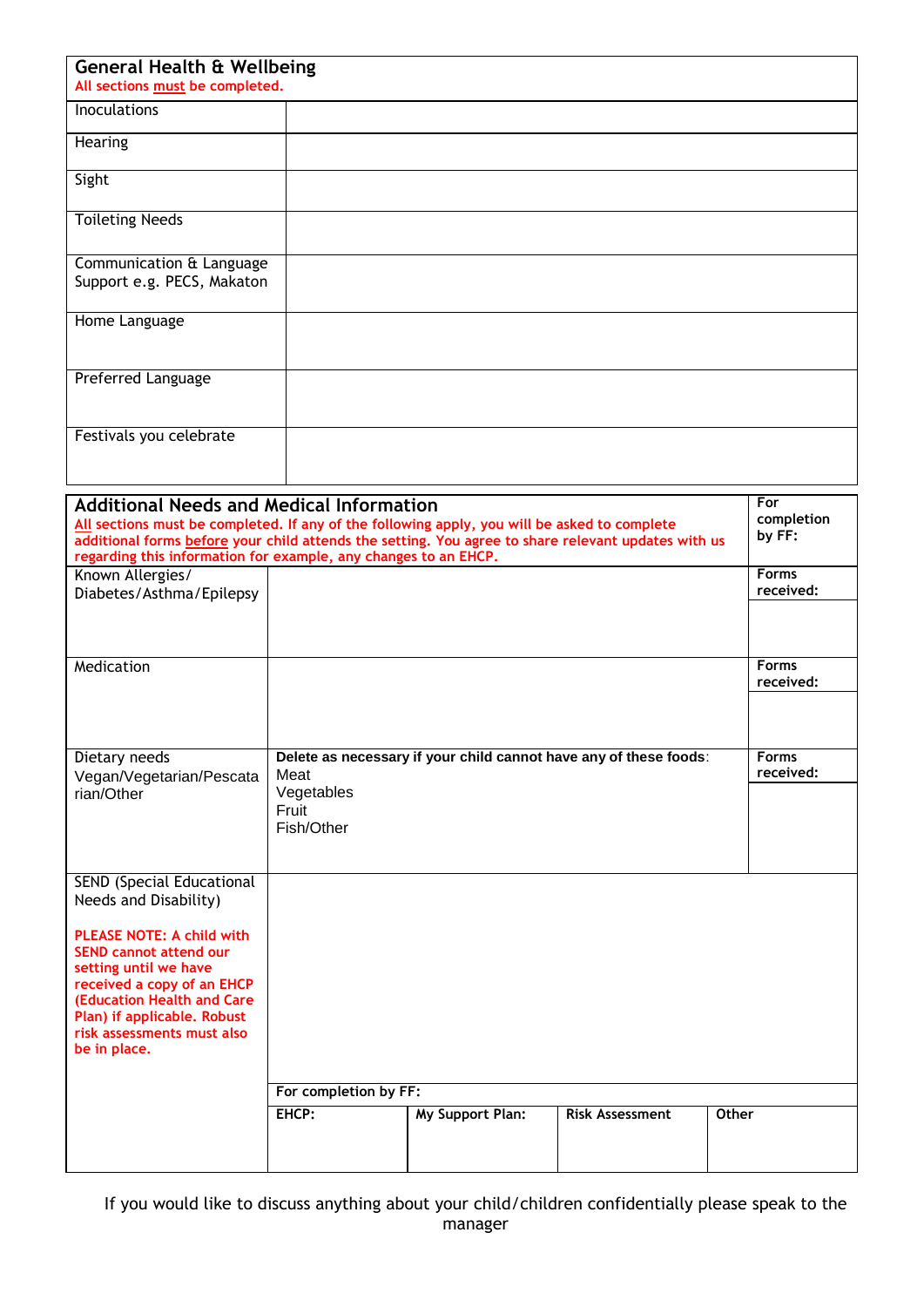### Funfishers Privacy Notice

At Funfishers Club we respect the privacy of the children attending the Club and the privacy of their parents or carers. The personal information that we collect about you and your child is used only to provide appropriate care for them, maintain our service to you, and communicate with you effectively. Our legal basis for processing the personal information relating to you and your child is so that we can fulfil our contract with you.

Any information that you provide is kept secure. Data that is no longer required\* is erased after your child has ceased attending our Club.

We will use the contact details you give us to contact you via phone, email, social media and post, so that we can send you information about your child, our Club and other relevant news, and also so that we can communicate with you regarding payment of our fees.

We will only share personal information about you or your child with another organisation if we:

- have a safeguarding concern about your child
- are required to by government bodies or law enforcement agencies
- engage a supplier to process data on our behalf (e.g. to take online bookings, or to issue invoices)
- have obtained your prior permission

You have the right to ask to see the data that we have about yourself or your child, and to ask for any errors to be corrected. We will respond to all such requests within one month. You can also ask for the data to be deleted, but note that:

- we will not be able to continue to care for your child if we do not have sufficient information about them
- even after your child has left our care, we have a statutory duty to retain some types of data for specific periods of time\* so can't delete everything immediately.

If you have a complaint about how we have kept your information secure, or how we have responded to a request to access, update or erase your data, you can refer us to the Information Commissioner's Office (ICO).

**Please sign and date below to confirm that you have read this Privacy Notice and that you give your permission for us to contact you regarding relevant matters.**

Signed: \_\_\_\_\_\_\_\_\_\_\_\_\_\_\_\_\_\_\_\_\_\_\_\_\_\_\_\_\_\_\_\_\_\_\_\_\_\_\_\_\_\_\_\_\_\_\_\_\_\_\_ Date: \_\_\_\_\_\_\_\_\_\_\_\_\_\_\_\_\_\_

Name: \_\_\_\_\_\_\_\_\_\_\_\_\_\_\_\_\_\_\_\_\_\_\_\_\_\_\_\_\_\_\_\_\_\_\_\_\_\_\_\_\_\_\_\_\_\_\_\_\_\_\_\_

*\* We do need to retain certain types of data (such as records of complaints, accidents, and attendance) for set periods of time after your child ceases to be in our care, but we delete as much personal data as we can as soon as possible. Data collection is only used to provide a childcare service to you and we comply to all GDPR 2018 (General Data Protection Regulations).*